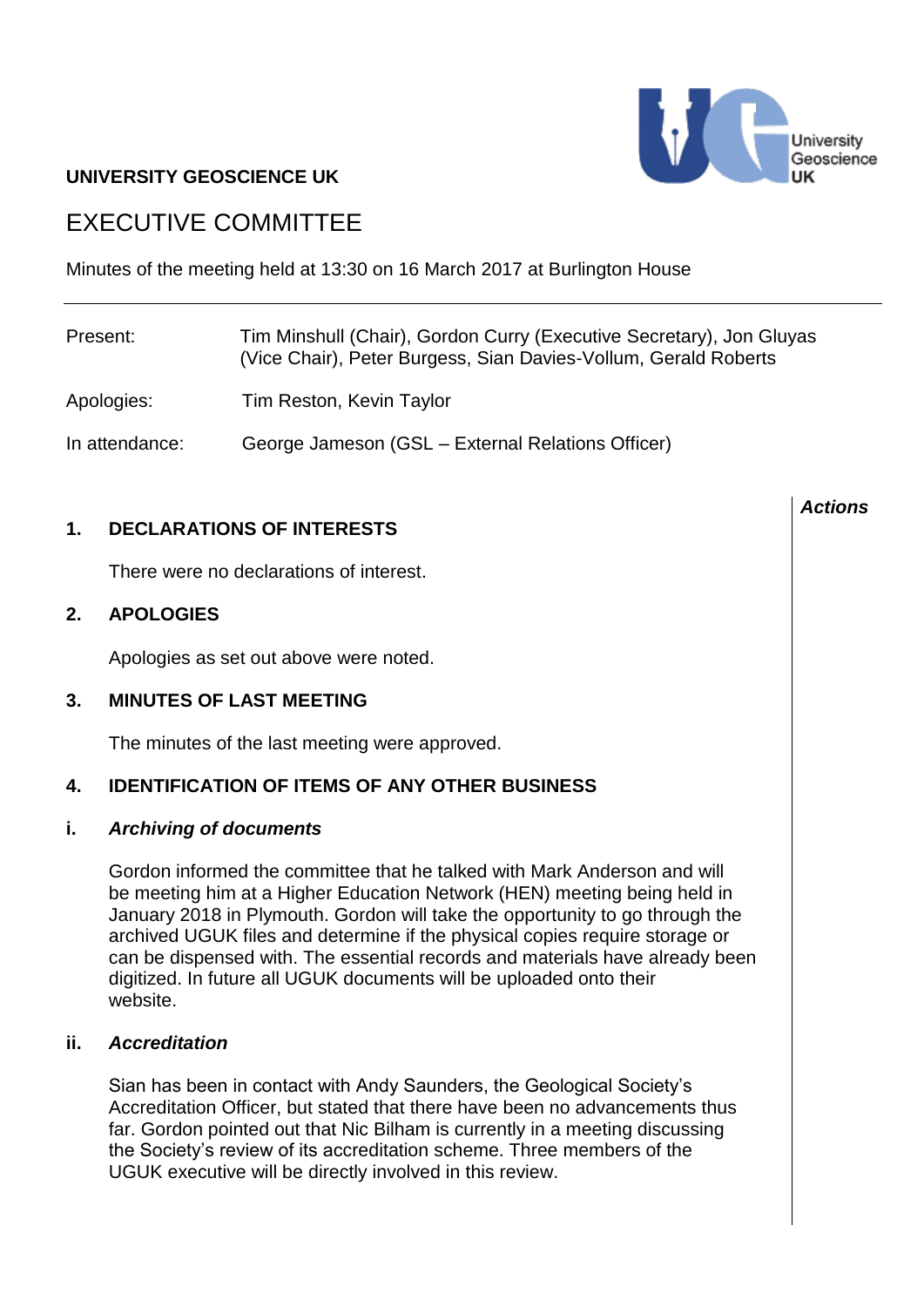# **iii.** *News items for UGUK website*

No news items have been received for uploading onto the UGUK website. An explanatory email was sent in November making members aware of this. It was agreed that a new email would be circulated to the membership. Gordon will write the email with the hope that it will encourage greater participation.

A second suggestion would be to identify a point of contact within each department who may be better suited to deal with this type of request rather than the Heads of School who may be too busy.

## **5. MEMBERSHIP OF THE EXECUTIVE**

The composition of the Executive Committee was noted.

## **6. REPORT FROM THE CHAIR**

Tim provided the committee with his report. This was split into 2 separate areas:

#### *Report - Future Science - a vision for the next 25 years*

The Future Science meeting took place on 21 – 22 February and was well attended. Tim, Sian and Gerald were in attendance. The feedback Tim received has been positive. A lot of work went in to ensuring that a broad cross-section of the geological community was represented.

The two-day event finished with a writing group who have been tasked with producing a report based on the findings from the meeting. This will be presented in two ways. One will be a long policy document covering the spectrum of potential future areas of geoscience research while the second will be a shorter summary document.

The structure of how the document will look was also decided at the meeting and it is expected that the report will be completed by the end of June.

There was a notable contrast in the talks given by representatives of NERC and those from Industry. From this, it would seem that there are two separate geoscience communities. However, this divide was not evident in the writing group. One of the main hopes of having this type of meeting is to bridge those sorts of perceived gaps.

Another interesting topic mentioned concerned the idea of 'citizen science' and how this could help in elevating the profile of the geosciences to a much wider audience. The astronomical community has already been quite successful with this and it was felt that this is something which should be taken into consideration

Tim added that there was enthusiasm for this to continue in the future. It looks extremely likely that there will be a follow up meeting next year but this will be a one day event as opposed to two. The Geological Society is fully supportive of this. Tim added that he may not reprise the role of overseeing the development of next year's meeting. This will be discussed in greater detail at the next meeting of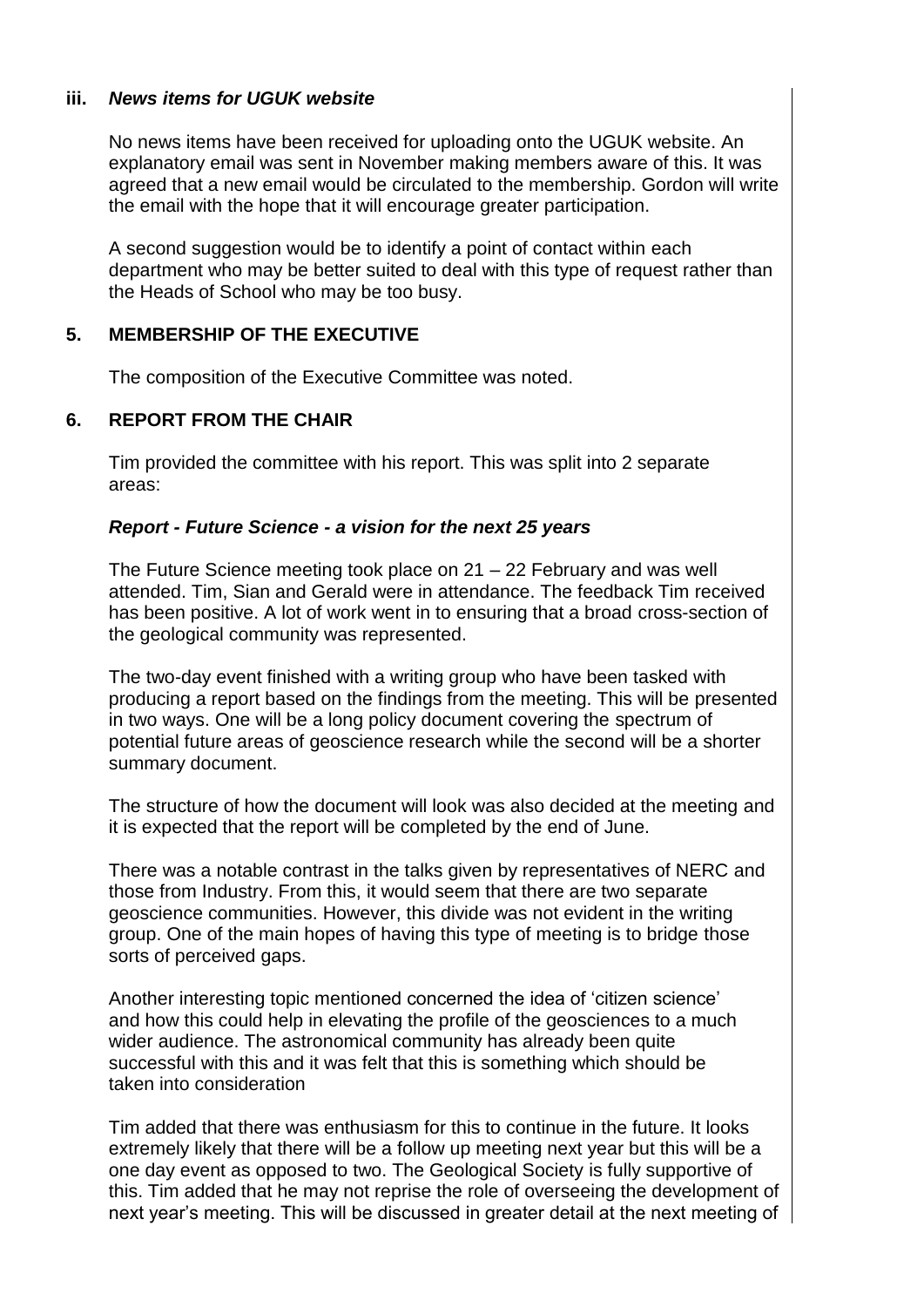this committee.

# *Report - the Joint Higher Education Committee*

It was greed that from now on a report from the Joint Higher Education Committee will be included as a standing item at Executive meetings.

During the earlier meeting the committee discussed aligning future November meetings with a Geological Society London lecture. This would act as an added incentive for members to attend the two day meeting. This will begin in 2018 as the 2017 London lecture was already booked out.

The AGI student questionnaire will be released by May. The questionnaire highlights the intended careers pathways of those who respond. The version UGUK will release will be slightly edited to allow the survey to cater for the differences between UK and US third level institutions etc. A list will be developed in order to identify the best point of contact within each institution so as to ensure its effective dissemination.

The Geological Society offered to phone all of the UK's Geoscience departments and enquire who'd be the best person to get in touch with. The committee were in favour of this as it would be an extremely useful mailing list to have.

An explanatory email will be sent beforehand to the Heads of Departments and their administrative colleagues. This will outline the process stating that both will be emailed individually and allow them to decide how they want to carry out the proposed actions.

The Executive were content for the Society to carry out the collation of this information. George will inform Judi of this decision.

The possibility of holding an Athena SWAN workshop day in May or June at Burlington House was discussed earlier. The workshop will focus on the application process. The committee were receptive to the idea and would highlight this to departments once it has been finalised.

The Society's Careers and Industry Days were discussed due to a lower than expected attendance rates, especially at the Keyworth event. Discussions took place attempting to identify possible remedies for this. The Society may look into changing the location from BGS's Keyworth building for 2018.

# **7. REPORT FROM THE EXECUTIVE SECRETARY**

Gordon began his report by outlining his intention to regularly update the committee on current activities. The outcomes from November's 'Employability' meeting require further discussion. Previously it was agreed that UGUK funds would be used to carry out actions raised during that meeting. The two themes Gordon highlighted were data gathering and links with industry.

The Higher Education Networks flagship meeting in January 2018 will be focusing on Employability. If sufficient planning is given to this meeting it is possible that an e-publication could be produced outlining the outcomes form the meeting. This is similar to what the Computer Science community have done where they created a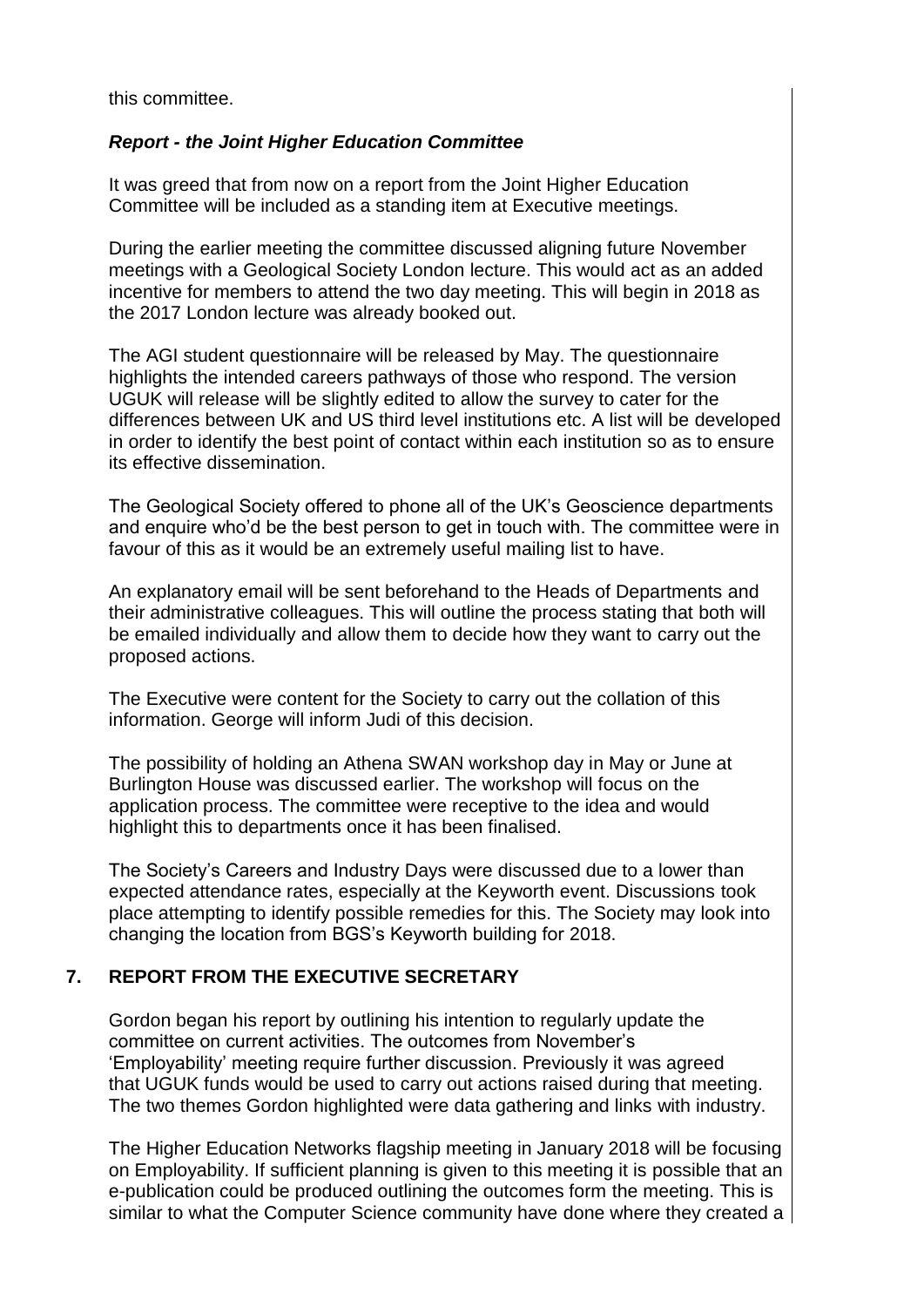book of best practice and examples of how to improve in underperforming areas. Gordon will be attending the HEN meeting and will keep the committee updated on its progress.

Discussions on how to increase attendance rates for HEN meetings led to the suggestion of expanding the number of disciplines and specialisms. If this is taken forward organisations such as the Institute of Environmental Sciences and the Royal Geographical Society could be invited to participate. The Petroleum Group are also quite keen on building links with UGUK.

The Ground Forum has been discussing degree apprenticeship schemes. These are similar to micro internships which were discussed at the November 'Employability' meeting. The prospect of setting up a list of companies who'd be interested in taking part in this scheme was considered. The companies involved in this would be willing to take on students for short-term internships. Gordon stated that he will draft a letter outlining the proposal and send it to the chairs of all Geological Society committees and groups. George will inform Nic of this action.

There is a short list on the Society's Careers Portal website but UGUK is keen on expanding this as it contains mostly large companies and would like to see the inclusion of smaller companies. Gordon will discuss this with Judi. Companies will need to inform UGUK when changes to their offered internships and placements take place in order to keep the site as up to date as possible.

The committee agreed to the proposal of having a student carry out a project on the topic of employability. It will focus on alumni / recent graduates and identify what they've been doing since their graduation. A lot of this information may be on websites such as LinkedIn. Some recent graduates will be approached enquiring if their story/profile can be uploaded onto the UGUK website. It will showcase the other areas of employment that a geoscience degree can lead to, such as finance, business etc. The project would most likely be a summer internship and the intern will be from either Glasgow or Birmingham. Gordon will discuss this matter further with Tim Reston.

Gordon pointed out that there have been suggestions that the way the DLHE data is collected and classified may be changing. The committee nominated Tim Reston to contact his university's Career Services Dept. to clarify whether this is true.

Gordon informed the committee that a response was submitted to the Research Excellence Framework consultation while the mineral strategy is awaiting a reply. The Geological Society intends to share an Industrial Strategy survey which will then be circulated throughout the UGUK membership.

A point raised, asked if the Executive needs to be more proactive in the way it deals with consultation responses. It was agreed that the executive should identify immediately whether or not it intends to submit a response. If a response is required a submission will be drafted and circulated for comments. Gordon and Tim will decide if responses are necessary and identify the relevant people to lead depending on their specialism. It was felt a system like this would be more effective than the current set-up.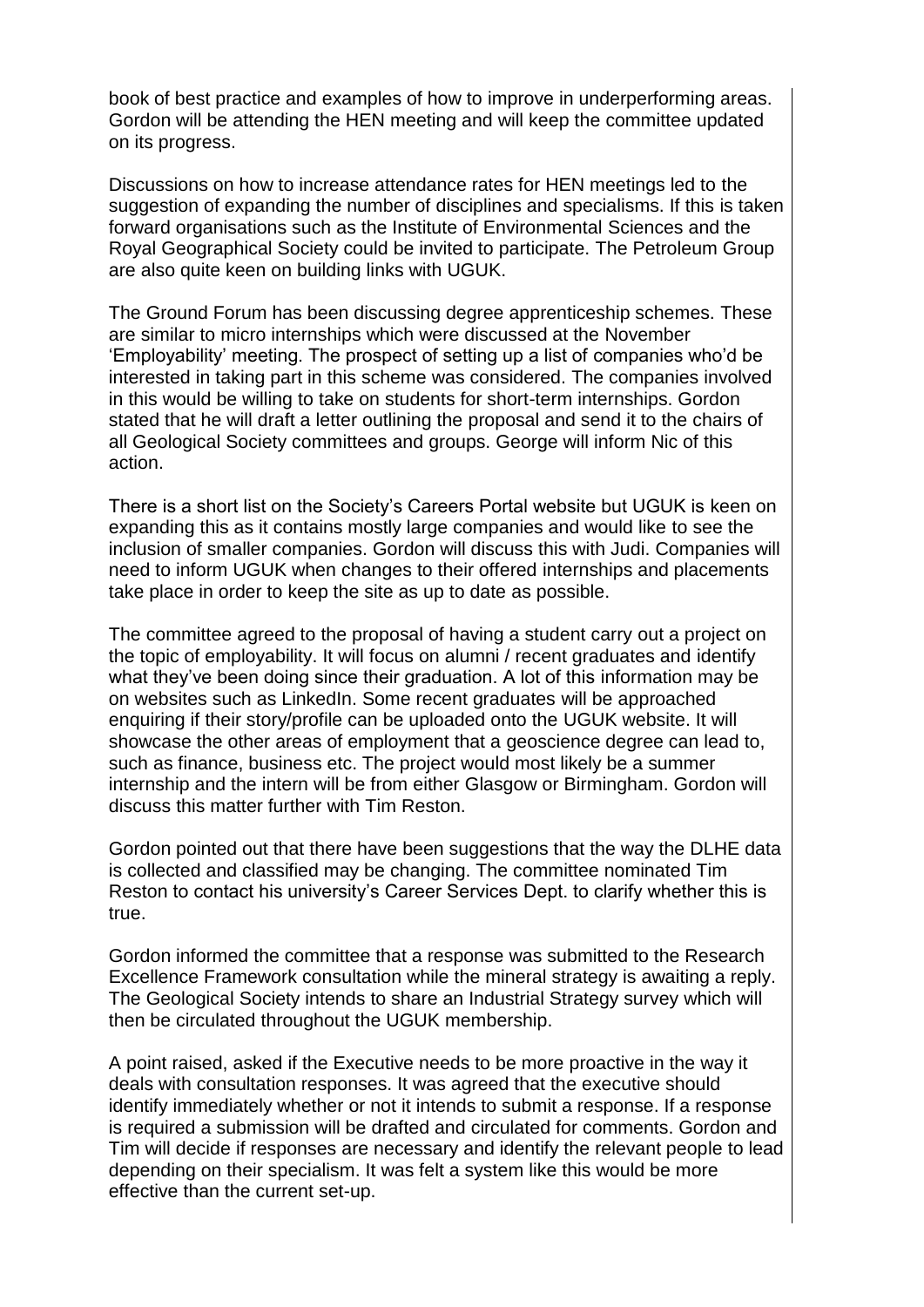# **8. REPORT FROM THE TREASURER**

In his absence Kevin provided the committee with a financial overview to note. Gordon pointed out that he has not yet been registered as a signatory on the UGUK account. Half of the documentation was sent to Kevin and the other half to Gordon. However, Kevin has access to the account and is able to make payments.

The balance remains steady; it currently stands at £5,300.00. The invoices for next year's subscriptions will soon be sent out. However, the catering bill for the November meeting has not been received. The cost of the Future Science meeting totals £2,500.00. This bill will be divided by the 4 organisations that took part (University Geoscience UK, The Geological Society, British Geological Survey and the Royal Astronomical Society).

#### **9. REPORTS FROM OTHER MEMBERS OF THE EXECUTIVE**

Gordon raised an item, which he received from the Ground Forum. They have requested that UGUK provide them with a list of all PGT courses in the UK. This request will be passed on to the Engineering Group, as they would be better informed on this. Gordon will reply to them explaining this.

Peter raised the prospect of UGUK holding a video competition. The theme would focus on highlighting the fact that A-level students studying physics and chemistry can easily transfer these skills into geoscience related subjects at 3rd level. The winning video could be used as a marketing or promotional tool; this could be shared with departments and schools. The committee were receptive to the idea and requested that Peter draft a plan, which would include costs etc. This could be a national level competition. A small financial prize would be given to the winner.

Tim Reston recently joined the Society's Accreditation Committee and reiterated, in his report, the need for a better relationship with industry. One example given to remedy this would see the Ground Forum attend and speak at future HEN meetings. The Ground Forum is keen on setting up degree apprenticeships.

#### **10. DATES, FORMAT AND THEMES FOR FUTURE MEETINGS AND PROJECTS**

Initial thoughts on the theme for the November meeting were considered. The overarching theme will be diversity, equality and inclusion with a possible focus on gender balance issues within the geosciences. Including Athena SWAN was suggested. Potentially having a panellist attend and discuss what they feel are barriers as well as examples of best practice.

There are two areas the meeting could focus on. The first would deal with gender balance at undergraduate level while the second would focus on why there are very few ethnicities represented at professorial level. Individuals were identified as possible participants. These included Jane Francis from the British Antarctic Survey and Prof Christopher Jackson from Imperial College London.

What the committee want to include are examples of good practice that each individual institution can adopt and potentially improve on. The challenge will be identifying the right people who can shine some light on these areas.